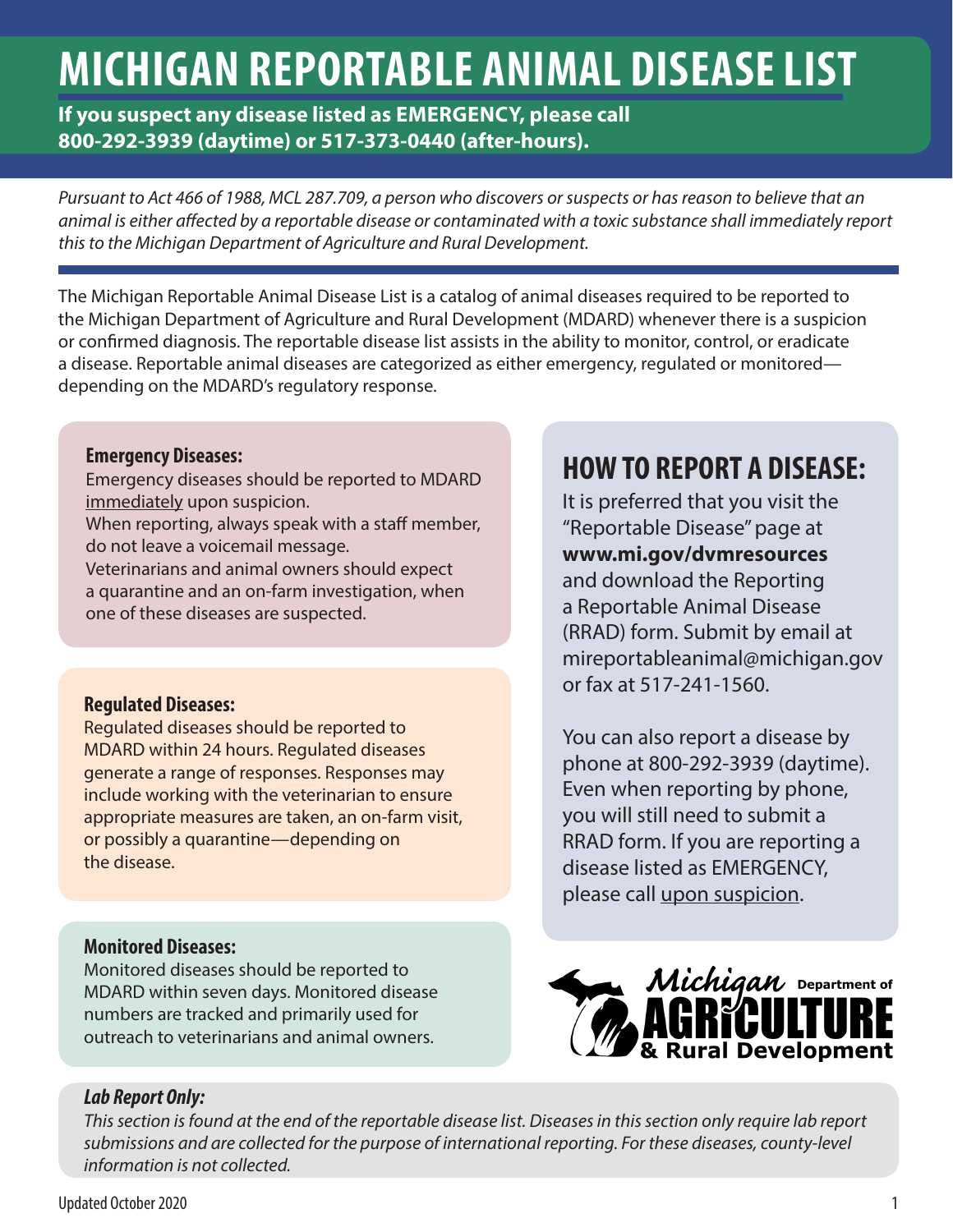## **REGULATED AMPHIBIAN**

Must be reported within 24 hours.

*Batrachochytrium dendrobatidis* (Bd) *Batrachochytrium salamandrivorans* (Bsal) Infection with ranavirus Toxic substance contamination

## **AQUACULTURE**

#### **EMERGENCY**  Must be reported immediately.

Fish: Epizootic hematopoietic necrosis Fish: Gyrodactylosis (*Gyrodactylus salaris*) Fish: Infected with salmonid alphavirus Fish: Infectious salmon anemia (HPR0 or HPR-deletion) Fish: Red sea bream iridoviral disease Fish: Spring viremia of carp

#### **REGULATED**  Must be reported within 24 hours.

Crustacean: Acute hepatopancreatic necrosis (*V. parahemolyticus*) Crustacean: Crayfish plague (*Aphanomyces astaci*) Crustacean: Infectious hypodermal and hematopoietic necrosis Crustacean: Infectious myonecrosis Crustacean: Necrotizing hepatopancreatitis (*Hepatobacter penaei*) Crustacean: Taura syndrome Crustacean: White spot disease (White spot syndrome virus) Crustacean: White tail disease (*Macrobrachium rosenbergii*)

Crustacean: Yellowhead disease (Yellowhead virus genotype 1)

## **REGULATED**

Must be reported within 24 hours.

Fish: Ceratomyxosis Fish: Epizootic ulcerative syndrome (*Aphanomyces invadens*) Fish: Infectious hematopoietic necrosis Fish: Proliferative kidney disease Fish: Viral hemorrhagic septicemia Fish: Whirling disease (*Myxobolus cerebralis*) Mollusk: Infection with abalone herpesvirus Mollusk: Infection with *Bonamia exitiosa* Mollusk: Infection with *Bonamia ostreae* Mollusk: *Marteilia refringens* Mollusk: *Perkinsus marinus* Mollusk: *Perkinsus olseni* Mollusk: *Xenohliotis californiensis* Toxic substance contamination

#### **MONITORED** Must be reported within 7 days.

Fish: Koi herpesvirus disease Fish: Infectious pancreatic necrosis

## **AVIAN**

#### **EMERGENCY**  Must be reported immediately.

Avian influenza, highly pathogenic \* Avian influenza, low pathogenic (H5 or H7)\* Virulent Newcastle disease Melioidosis (*Burkholderia pseudomallei*)\*

#### **REGULATED**  Must be reported within 24 hours.

Chlamydiosis (*Chlamydia psittaci*)\* Duck viral enteritis (Duck Plague) Duck virus hepatitis Fowl typhoid (*Salmonella gallinarum*) Infectious bursal disease (IBD) Infectious laryngotracheitis (ILT)

### **REGULATED**  Must be reported within 24 hours.

*Mycoplasma gallisepticum, M. meleagridis, M. synoviae* Pullorum disease (*Salmonella pullorum*) Tuberculosis (all *Mycobacterium* species)\* Tularemia (*Francisella tularensis*)\* Turkey coronavirus Turkey rhinotracheitis Toxic substance contamination

#### **MONITORED** Must be reported within 7 days.

Avian infectious bronchitis Equine encephalomyelitis [Eastern (EEE), Western (WEE)]\* West Nile virus (WNV)\*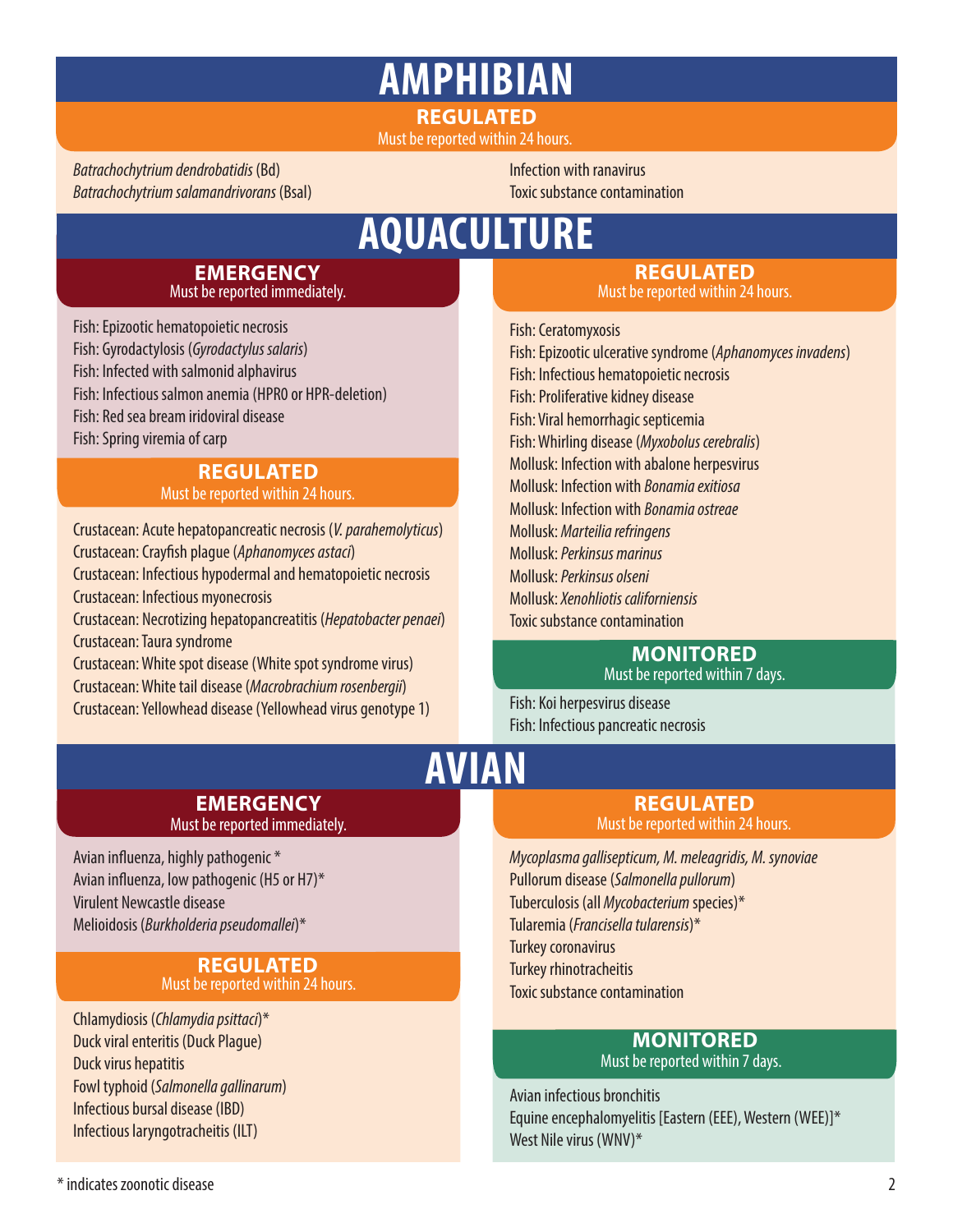## **BOVINE**

#### **EMERGENCY**  Must be reported immediately.

Akabane (congenital arthrogryposis) Babesiosis (*Babesia bovis, B. bigemina*)\* Bovine spongiform encephalopathy (BSE)\* Contagious bovine pleuropneumonia (CBPP) (*Mycoplasma mycoides mycoides*) Crimean Congo hemorrhagic fever\* Foot and mouth disease (FMD) Heartwater (*Ehrlichia ruminantium*) Hemorrhagic septicemia (*Pasteurella multocida*) Lumpy skin disease Melioidosis (*Burkholderia pseudomallei*)\* Rift Valley fever\* Rinderpest Surra (*Trypanosoma evansi*) Screwworm\* Trypanosomiasis (*Trypanosoma brucei brucei, T. congolense, T. vivax*) Vesicular stomatitis (VS)\*

## **REGULATED**

Must be reported within 24 hours.

Anaplasmosis (*Anaplasma caudatum, A. centrale, A. marginale*)\* Anthrax (*Bacillus anthracis*)\* Bluetongue Brucellosis (all *Brucella* species)\* Epizootic hemorrhagic disease (EHD) Listeriosis (*Listeria monocytogenes*)\* Pseudorabies (Aujeszky's Disease, PRV) Q fever (*Coxiella burnetii*)\* Rabies\* Theileriasis (*Theileria annulata, T. parva*) Toxic substance contamination Trichomoniasis (*Trichomonas foetus*) Tuberculosis (all *Mycobacterium* species)\* **MONITORED**

Must be reported within 7 days.

Echinococcosis/hydatidosis (*Echinococcus spp.*)\* Malignant catarrhal fever

#### **EMERGENCY CAMELID (NEW/OLD WORL REGULATED**

Must be reported immediately.

#### **Camelpox**

Melioidosis (*Burkholderia pseudomallei*)\* Rift Valley fever\* Screwworm\* Surra (*Trypanosoma evansi*)

Must be reported within 24 hours. Anthrax (*Bacillus anthracis*)\* Brucellosis (all *Brucella* species)\* Listeriosis (*Listeria monocytogenes*)\* Rabies\*

Toxic substance contamination Tuberculosis (all *Mycobacterium* species)\*

**MONITORED** Must be reported within 7 days.

**CANINE**

Bluetongue

West Nile virus (WNV)\*

## **EMERGENCY**

Must be reported immediately.

Melioidosis (*Burkholderia pseudomallei*)\* Rift Valley fever\* Screwworm\* Surra (*Trypanosoma evansi*)

### **REGULATED**

Must be reported within 24 hours.

Anthrax (*Bacillus anthracis*)\* Brucellosis (all *Brucella* species)\* Echinococcosis/hydatidosis (*Echinococcus spp.*)\* Leishmaniasis\* Plague (*Yersinia pestis*)\*

### **REGULATED**

Must be reported within 24 hours.

Pseudorabies (Aujeszky's Disease, PRV)

Q fever (*Coxiella burnetii*)\*

Rabies\*

Tuberculosis (all *Mycobacterium* species)\*

Tularemia (*Francisella tularensis*)\*

Toxic substance contamination

#### **MONITORED** Must be reported within 7 days.

Canine influenza (all variants) Equine encephalomyelitis [Eastern (EEE)]\* Leptospirosis\* West Nile virus (WNV)\*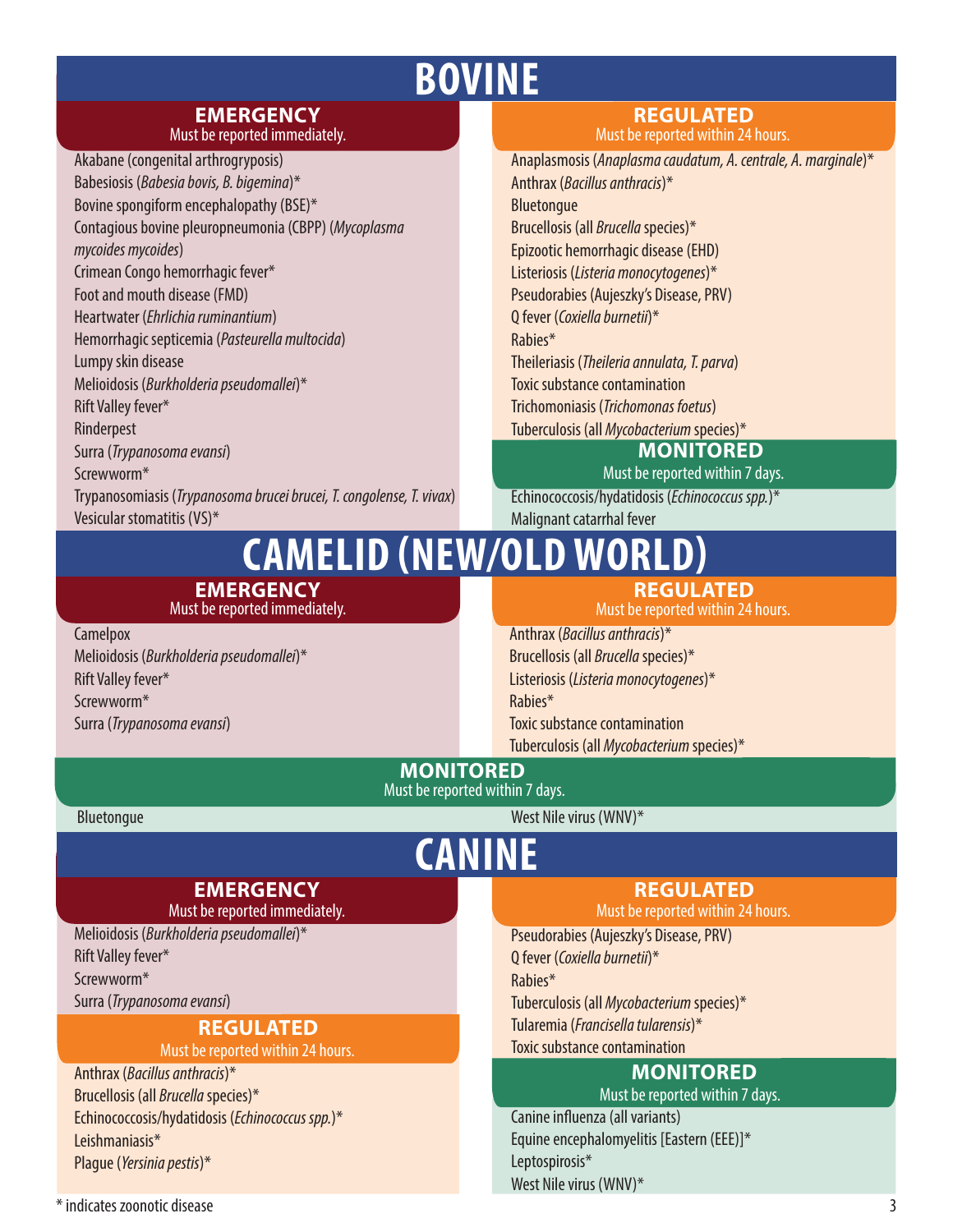## **CAPRINE/OVINE**

#### **EMERGENCY**  Must be reported immediately.

Akabane (congenital arthrogryposis) Contagious caprine pleuropneumonia (CCPP) *(Mycoplasma capricolum capripneumoniae, Mycoplasma biotype F-38, M. mycoides capri)* Crimean Congo hemorrhagic fever\* Foot and mouth disease (FMD) Goat and sheep pox Heartwater (*Ehrlichia ruminantium*) Mange *(Sarcoptes scabiei var ovis)*\* Melioidosis (*Burkholderia pseudomallei*)\* Nairobi sheep disease\* Peste des petits ruminants Rift Valley fever\* Rinderpest Theileriasis (*Theileria annulata, T. parva*) Screwworm\* Surra (*Trypanosoma evansi*)

### **REGULATED**

Must be reported within 24 hours.

Anaplasmosis (*Anaplasma caudatum, A. centrale, A. marginale*)\* Anthrax (*Bacillus anthracis*)\* Brucellosis (all *Brucella* species)\* Echinococcosis/hydatidosis (*Echinococcus spp.*)\* Enzootic abortion of ewes (ovine chlamydiosis, *Chlamydia psittaci*)\* Ovine epididymitis (*Brucella ovis* infection)\* Listeriosis (*Listeria monocytogenes*)\* Pseudorabies (Aujeszky's Disease, PRV) Rabies\* Scrapie Tuberculosis (all *Mycobacterium* species)\* Tularemia (*Francisella tularensis*)\* Toxic substance contamination Q fever (*Coxiella burnetii*)\*

#### **MONITORED** Must be reported within 7 days.

#### Bluetongue

Contagious agalactia (*Mycoplasma agalactiae*) Salmonellosis (*Salmonella abortus ovis*)\* West Nile virus (WNV)\*

## **CERVID**

## **EMERGENCY**

Must be reported immediately.

Akabane (congenital arthrogryposis) Crimean Congo hemorrhagic fever\* Foot and mouth disease (FMD) Heartwater (*Ehrlichia ruminantium*) Melioidosis (*Burkholderia pseudomallei*)\* Rift Valley fever\* Rinderpest Screwworm\* Surra (*Trypanosoma evansi*) Venezuelan equine encephalomyelitis Vesicular stomatitis (VS)\*

### **REGULATED**

Must be reported within 24 hours.

Anthrax (*Bacillus anthracis*)\* Brucellosis (all *Brucella* species)\* Chronic Wasting Disease (CWD) Echinococcosis/hydatidosis (*Echinococcus spp.*)\*

**REGULATED**  Must be reported within 24 hours.

Epizootic hemorrhagic disease (EHD) Listeriosis (*Listeria monocytogenes*)\* Pseudorabies (Aujeszky's Disease, PRV) Rabies\* Tuberculosis (all *Mycobacterium* species)\* Toxic substance contamination Q fever (*Coxiella burnetii*)\*

#### **MONITORED** Must be reported within 7 days.

Bluetongue Equine encephalomyelitis [Eastern (EEE), Western (WEE)]\* Malignant catarrhal fever West Nile virus (WNV)\*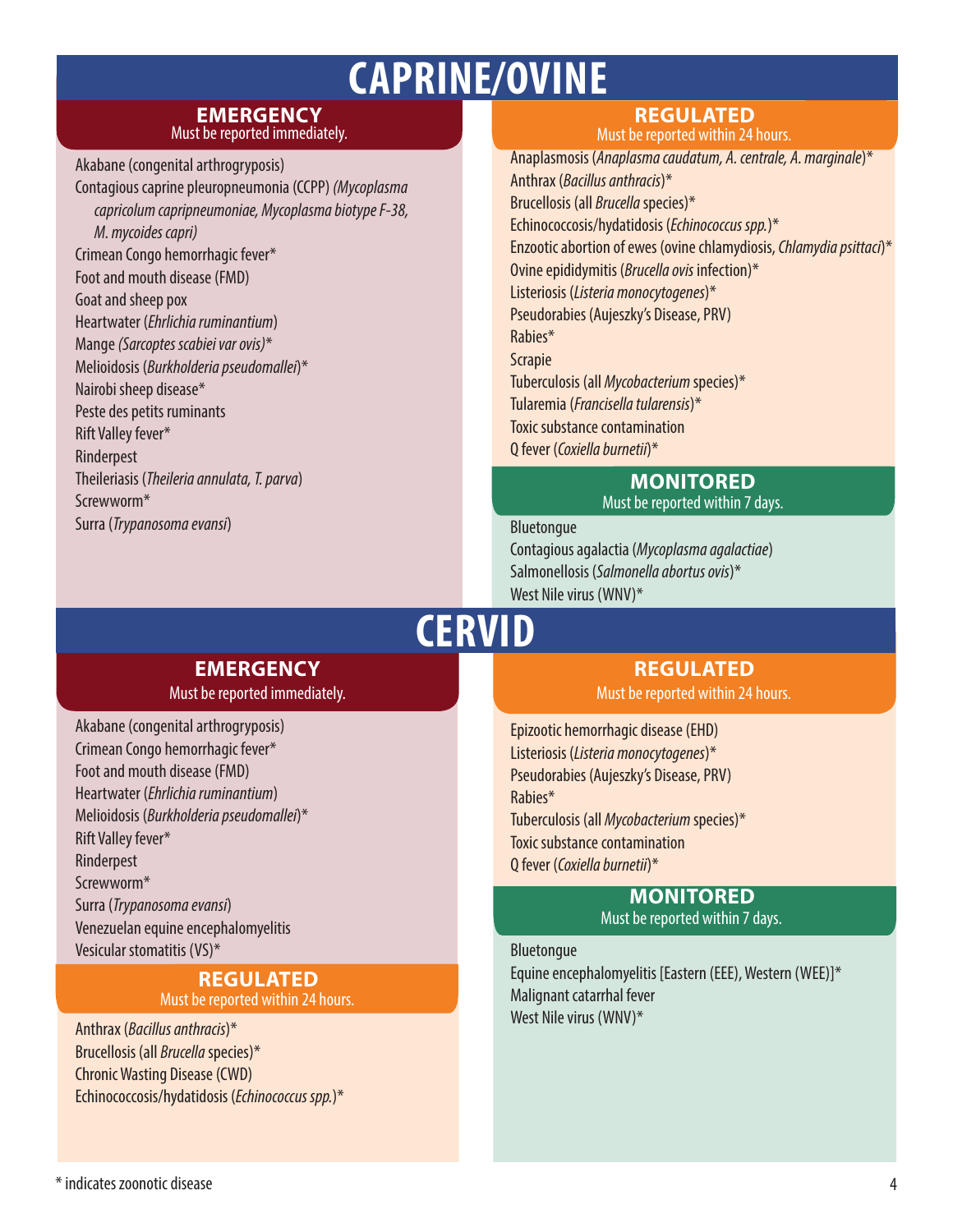## **EQUINE**

## **EMERGENCY**

Must be reported immediately.

African horse sickness Contagious equine metritis (*Taylorella equigenitalis*) Dourine (*Trypanosoma equiperadum*) Equine piroplasmosis (*Babesia caballi, Theileria equi*)\* Glanders (*Burkholderia mallei*)\* Hendra\* Japanese encephalitis\* Melioidosis (*Burkholderia pseudomallei*)\* Screwworm\* Surra (*Trypanosoma evansi*) Venezuelan equine encephalomyelitis Vesicular stomatitis (VS)\*

### **REGULATED**

Must be reported within 24 hours.

Anthrax (*Bacillus anthracis*)\* Brucellosis (all *Brucella* species)\* Echinococcosis/hydatidosis (*Echinococcus spp.*)\* Equine herpesvirus myeloencephalopathy (EHV-1 EHM) Equine infectious anemia (EIA) Equine viral arteritis (EVA) Pigeon Fever (*Corynebacterium pseudotuberculosis*, ulcerative lymphangitis) Rabies\* Toxic substance contamination Trichinellosis (*Trichinela spiralis*)\* Tularemia (*Francisella tularensis*)\*

#### **MONITORED** Must be reported within 7 days.

Equine encephalomyelitis [Eastern (EEE), Western (WEE)]\* Strangles (*Streptococcus equi equi*)

> **EMERGENCY**  Must be reported immediately.

**REGULATED**  Must be reported within 24 hours.

Melioidosis (*Burkholderia pseudomallei*)\*

Echinococcosis/hydatidosis (*Echinococcus spp.*)\*

Pseudorabies (Aujeszky's Disease, PRV)

## **FELINE**

### **REGULATED**

Must be reported within 24 hours.

Rabies\*

Toxic substance contamination Tuberculosis (all *Mycobacterium* species)\* Tularemia (*Francisella tularensis*)\* Q fever (*Coxiella burnetii*)\*

**MONITORED**

Must be reported within 7 days.

West Nile virus (WNV)\*

West Nile virus (WNV)\*

## **FERRETS**

### **EMERGENCY**

Must be reported immediately.

Screwworm\*

Rift Valley fever\* Screwworm\*

Anthrax (*Bacillus anthracis*)\*

Plague (*Yersinia pestis*)\*

### **REGULATED**

Must be reported within 24 hours.

Anthrax (*Bacillus anthracis*)\* Echinococcosis/hydatidosis (*Echinococcus spp.*)\* Plague (*Yersinia pestis*)\* Pseudorabies (Aujeszky's Disease, PRV)

### **REGULATED**

Must be reported within 24 hours.

Q fever (*Coxiella burnetii*)\* Rabies\* Toxic substance contamination Tularemia (*Francisella tularensis*)\*

## **MONITORED**

Must be reported within 7 days.

West Nile virus (WNV)\*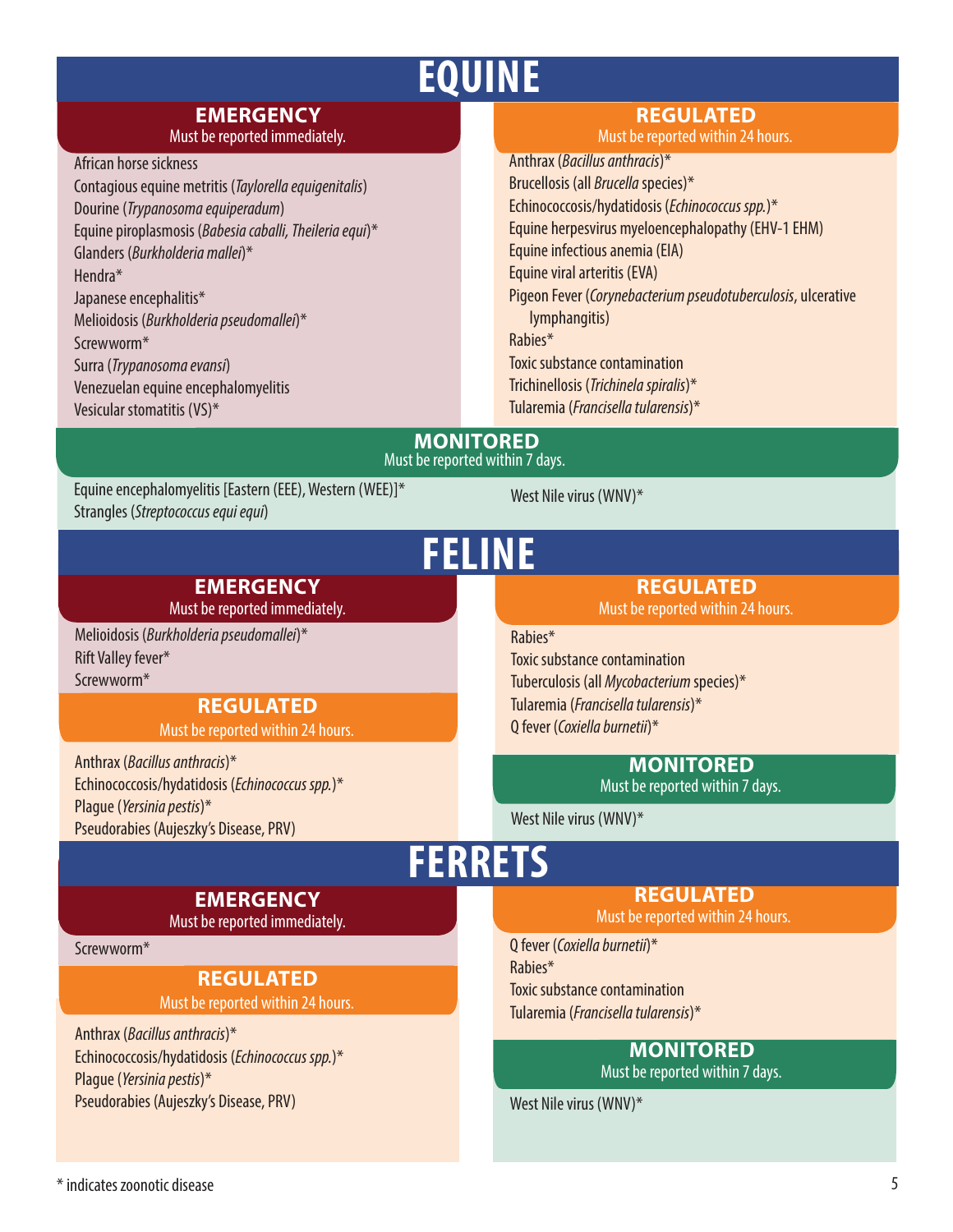## **LAGOMORPHS**

#### **EMERGENCY**  Must be reported immediately.

Melioidosis (*Burkholderia pseudomallei*)\* Rabbit hemorrhagic disease Screwworm\*

#### **REGULATED**  Must be reported within 24 hours.

**Myxomatosis** Plague (*Yersinia pestis*)\* Q fever (*Coxiella burnetii*)\* Toxic substance contamination Tularemia (*Francisella tularensis*)\*

## **PORCINE**

### **EMERGENCY**

Must be reported immediately.

African Swine Fever Classical swine fever (Hog cholera) Foot and mouth disease (FMD) Japanese encephalitis\* Melioidosis (*Burkholderia pseudomallei*)\* Nipah virus encephalitis\* Rinderpest Screwworm\* Swine vesicular disease Vesicular exanthema Vesicular stomatitis (VS)\*

## **REGULATED**

Must be reported within 24 hours.

Anthrax (*Bacillus anthracis*)\* Brucellosis (all *Brucella* species)\* Cysticercosis (*Cysticercus cellulosae metacestode* stage of *Taenia solium*)\* Echinococcosis/hydatidosis (*Echinococcus spp.*)\* Influenza (for swine shown @ fairs/exhibitions with fever >105°F, clinical or asymptomatic)\* Pseudorabies (Aujeszky's Disease, PRV) Rabies\* Toxic substance contamination Trichinellosis (*Trichinela spiralis*)\* Tuberculosis (all *Mycobacterium* species)\* Tularemia (*Francisella tularensis*)\*

## **PRIMATES**

## **REGULATED**

Must be reported within 24 hours.

#### Rabies\*

Toxic substance contamination Tuberculosis (all *Mycobacterium* species)\*

#### **MONITORED** Must be reported within 7 days.

Equine encephalomyelitis [Eastern (EEE), Western (WEE)]\* West Nile virus (WNV)\*

## **EMERGENCY**  Must be reported immediately.

Melioidosis (*Burkholderia pseudomallei*)\* Monkeypox\* Rift Valley fever\* Screwworm\* Venezuelan equine encephalomyelitis

#### **REGULATED**  Must be reported within 24 hours.

Anthrax (*Bacillus anthracis*)\* Brucellosis (all *Brucella* species)\* Plague (*Yersinia pestis*)\*

 $*$  indicates zoonotic disease  $6$